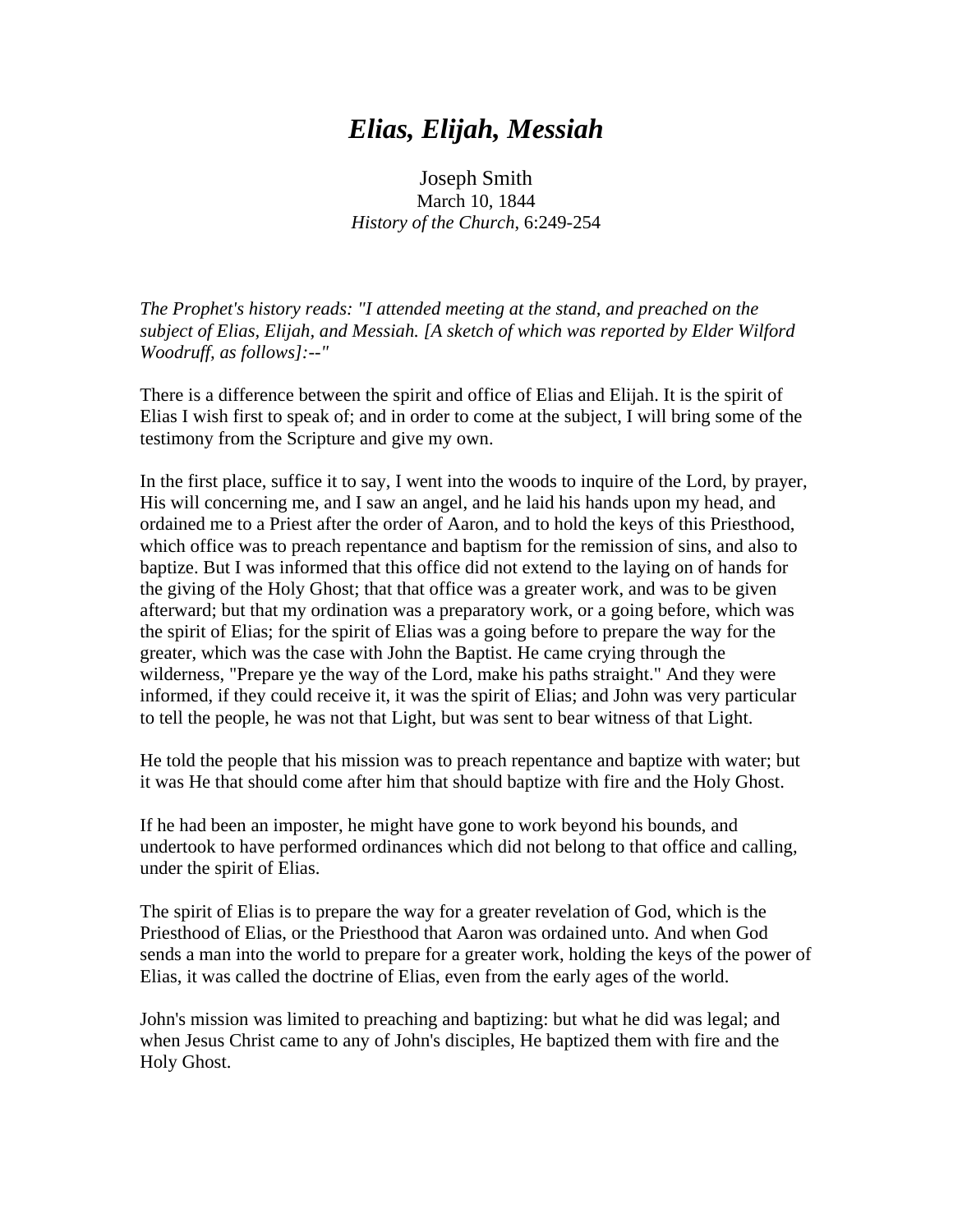We find the apostles endowed with greater power than John: their office was more under the spirit and power of Elijah than Elias.

In the case of Phillip when he went down to Samaria, when he was under the spirit of Elias, he baptized both men and women. When Peter and John heard of it, they went down and laid hands upon them, and they received the Holy Ghost. This shows the distinction between the two powers.

When Paul came to certain disciples, he asked if they had received the Holy Ghost? They said, No. Who baptized you, then? We were baptized unto John's baptism. No, you were not baptized unto John's baptism, or you would have been baptized by John. And so Paul went and baptized them, for he knew what the true doctrine was, and he knew that John had not baptized them. And these principles are strange to me, that men who have read the Scriptures of the New Testament are so far from it.

What I want to impress upon your minds is the difference of power in the different parts of the Priesthood, so that when any man comes among you, saying, "I have the spirit of Elias," you can know whether he be true or false; for any man that comes, having the spirit and power of Elias, he will not transcend his bounds.

John did not transcend his bounds. but faithfully performed that part belonging to his office; and every portion of the great building should be prepared right and assigned to its proper place; and it is necessary to know who holds the keys of power, and who does not, or we may be likely to be deceived.

That person who holds the keys of Elias hath a preparatory work. But if I spend much more time in conversing about the spirit of Elias, I shall not have time to do justice to the spirit and power of Elijah.

This is the Elias spoken of in the last days, and here is the rock upon which many split, thinking the time was past in the days of John and Christ, and no more to be. But the spirit of Elias was revealed to me, and I know it is true; therefore I speak with boldness, for I know verily my doctrine is true.

Now for Elijah. The spirit, power, and calling of Elijah is, that ye have power to hold the key of the revelation, ordinances, oracles, powers and endowments of the fullness of the Melchizedek Priesthood and of the kingdom of God on the earth; and to receive, obtain, and perform all the ordinances belonging to the kingdom of God, even unto the turning of the hearts of the fathers unto the children, and the hearts of the children unto the fathers, even those who are in heaven.

Malachi says, "I will send you Elijah the prophet before the coming of the great and dreadful day of the Lord: and he shall turn the heart of the fathers to the children, and the heart of the children to their fathers, lest I come and smite the earth with a curse."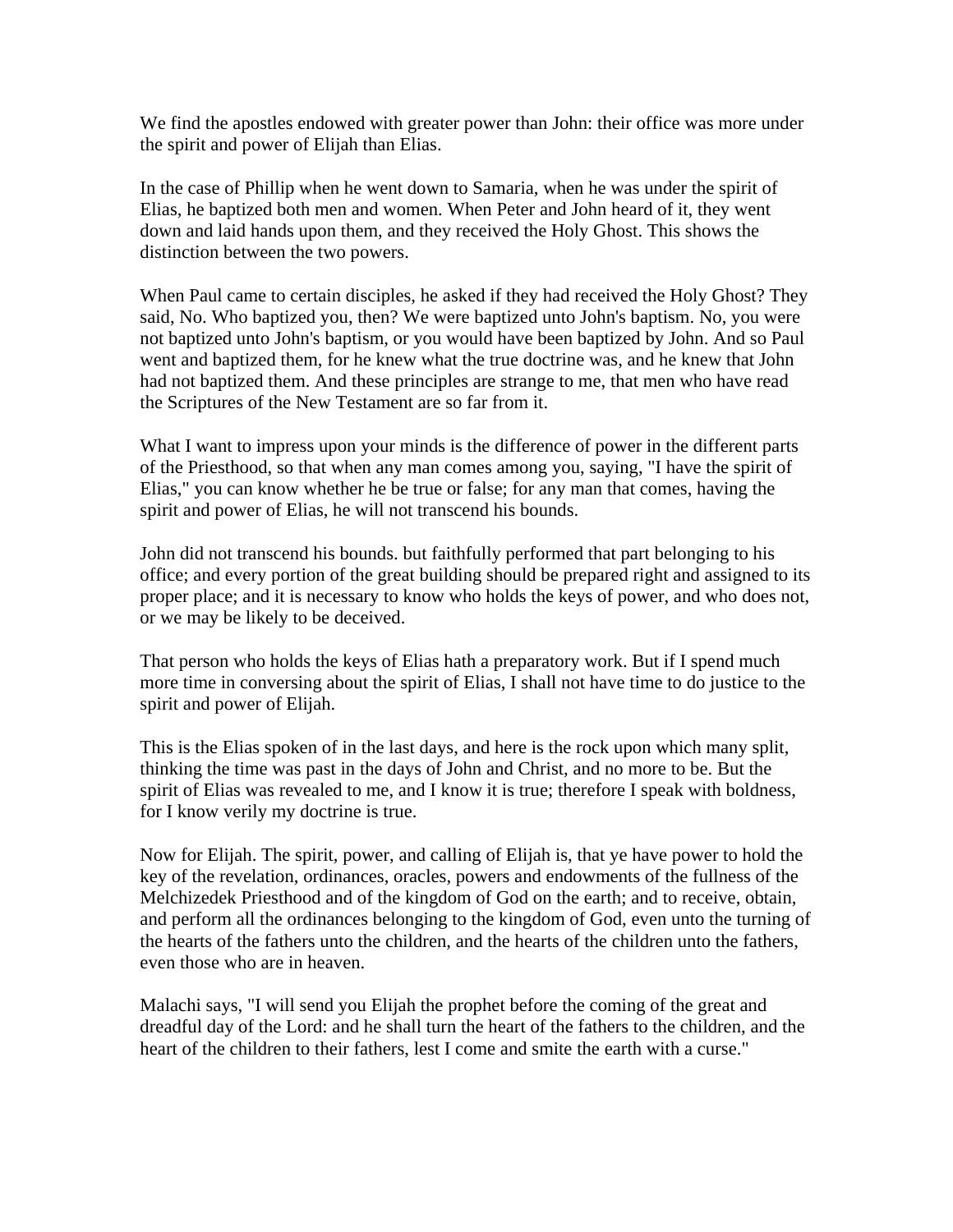Now, what I am after is the knowledge of God, and I take my own course to obtain it. What are we to understand by this in the last days?

In the days of Noah, God destroyed the world by a flood, and He has promised to destroy it by fire in the last days: but before it should take place, Elijah should first come and turn the hearts of the fathers to the children, &c.

Now comes the point. What is this office and work of Elijah? It is one of the greatest and most important subjects that God has revealed. He should send Elijah to seal the children to the fathers, and the fathers to the children.

Now was this merely confined to the living, to settle difficulties with families on earth? By no means. It was a far greater work. Elijah! what would you do if you were here? Would you confine your work to the living alone? No; I would refer you to the Scriptures, where the subject is manifest: that is, without us, they could not be made perfect, nor we without them; the fathers without the children, nor the children without the fathers.

I wish you to understand this subject, for it is important; and if you will receive it, this is the spirit of Elijah, that we redeem our dead, and connect ourselves with our fathers which are in heaven, and seal up our dead to come forth in the first resurrection; and here we want the power of Elijah to seal those who dwell on earth to those who dwell in heaven. This is the power of Elijah and the keys of the kingdom of Jehovah.

Let us suppose a case. Suppose the great God who dwells in heaven should reveal Himself to Father Cutler here, by the opening heavens, and tell him, "I offer up a decree that whatsoever you seal on earth with your decree, I will seal it in heaven; you have the power then; can it be taken off? No. Then what you seal on earth, by the keys of Elijah. is sealed in heaven; and this is the power of Elijah, and this is the difference between the spirit and power of Elias and Elijah; for while the spirit of Elias is a forerunner, the power of Elijah is sufficient to make our calling and election sure; and the same doctrine, where we are exhorted to go on to perfection, not laying again the foundation of repentance from dead works, and of laying on of hands, resurrection of the dead, &c.

We cannot be perfect without the fathers, &c. We must have revelation from them, and we can see that the doctrine of revelation far transcends the doctrine of no revelation; for one truth revealed from heaven is worth all the sectarian notions in existence.

This spirit of Elijah was manifest in the days of the apostles, in delivering certain ones to the buffetings of Satan, that they might be saved in the day of the Lord Jesus. They were sealed by the spirit of Elijah unto the damnation of hell until the day of the Lord, or revelation of Jesus Christ.

Here is the doctrine of election that the world has quarreled so much about; but they do not know anything about it.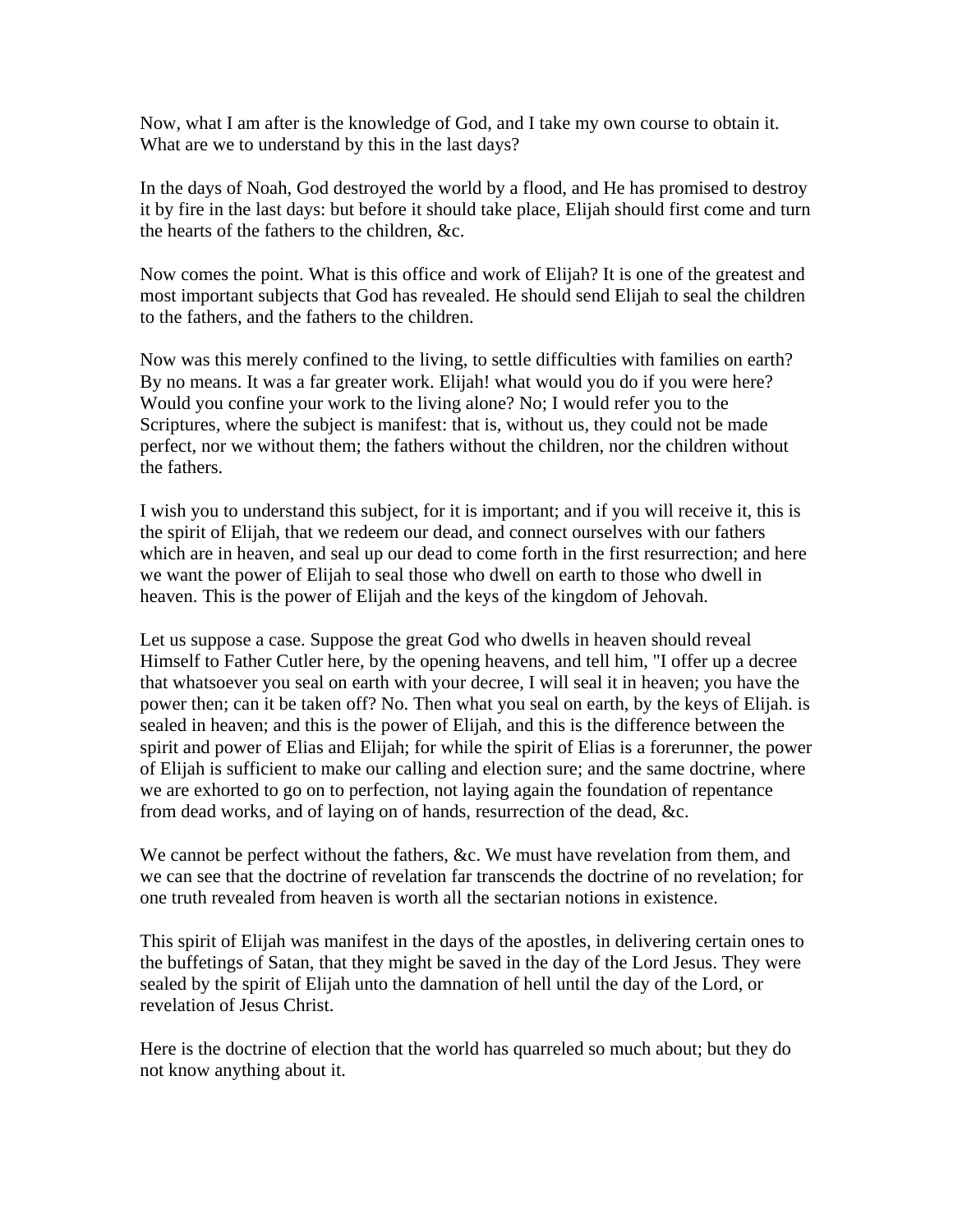The doctrine that the Presbyterians and Methodists have quarreled so much about-once in grace, always in grace, or falling away from grace, I will say a word about. They are both wrong. Truth takes a road between them both, for while the Presbyterian says "once in grace, you cannot fall;" the Methodist says: "You can have grace today, fall from it tomorrow, next day have grace again; and so follow on, changing continually." But the doctrine of the Scriptures and the spirit of Elijah would show them both false, and take a road between them both; for, according to the Scripture, if men have received the good word of God, and tasted of the powers of the world to come, if they shall fall away, it is impossible to renew them again, seeing they have crucified the Son of God afresh, and put Him to an open shame; so there is a possibility of falling away; you could not be renewed again, and the power of Elijah cannot seal against this sin, for this is a reserve made in the seals and power of the Priesthood.

I will make every doctrine plain that I present, and it shall stand upon a firm basis, and I am at the defiance of the world, for I will take shelter under the broad cover of the wings of the work in which I am engaged. It matters not to me if all hell boils over; I regard it only as I would the crackling of the thorns under a pot.

A murderer, for instance, one that sheds innocent blood, cannot have forgiveness. David sought repentance at the hand of God carefully with tears, for the murder of Uriah; but he could only get it through hell: he got a promise that his soul should not be left in hell.

Although David was a king, he never did obtain the spirit and power of Elijah and the fullness of the Priesthood; and the Priesthood that he received, and the throne and kingdom of David is to be taken from him and given to another by the name of David in the last days, raised up out of his lineage.

Peter referred to the same subject on the day of Pentecost, but the multitude did not get the endowment that Peter had; but several days after, the people asked "What shall we do?" Peter says, "I would ye had done it ignorantly," speaking of crucifying the Lord, &c. He did not say to them, "Repent and be baptized. for the remission of your sins;" but he said, "Repent ye therefore, and be converted, that your sins may be blotted out, when the times of refreshing shall come from the presence of the Lord." (Acts iii. 19.)

This is the case with murderers. They could not be baptized for the remission of sins for they had shed innocent blood.

Again: The doctrine or sealing power of Elijah is as follows:--If you have power to seal on earth and in heaven, then we should be wise. The first thing you do, go and seal on earth your sons and daughters unto yourself, and yourself unto your fathers in eternal glory. \* \* \* \* \* \* \* I will walk through the gate of heaven and claim what

I seal, and those that follow me and my counsel.

The Lord once told me that what I asked for I should have. I have been afraid to ask God to kill my enemies. lest some of them should, peradventure, repent. I asked a short time